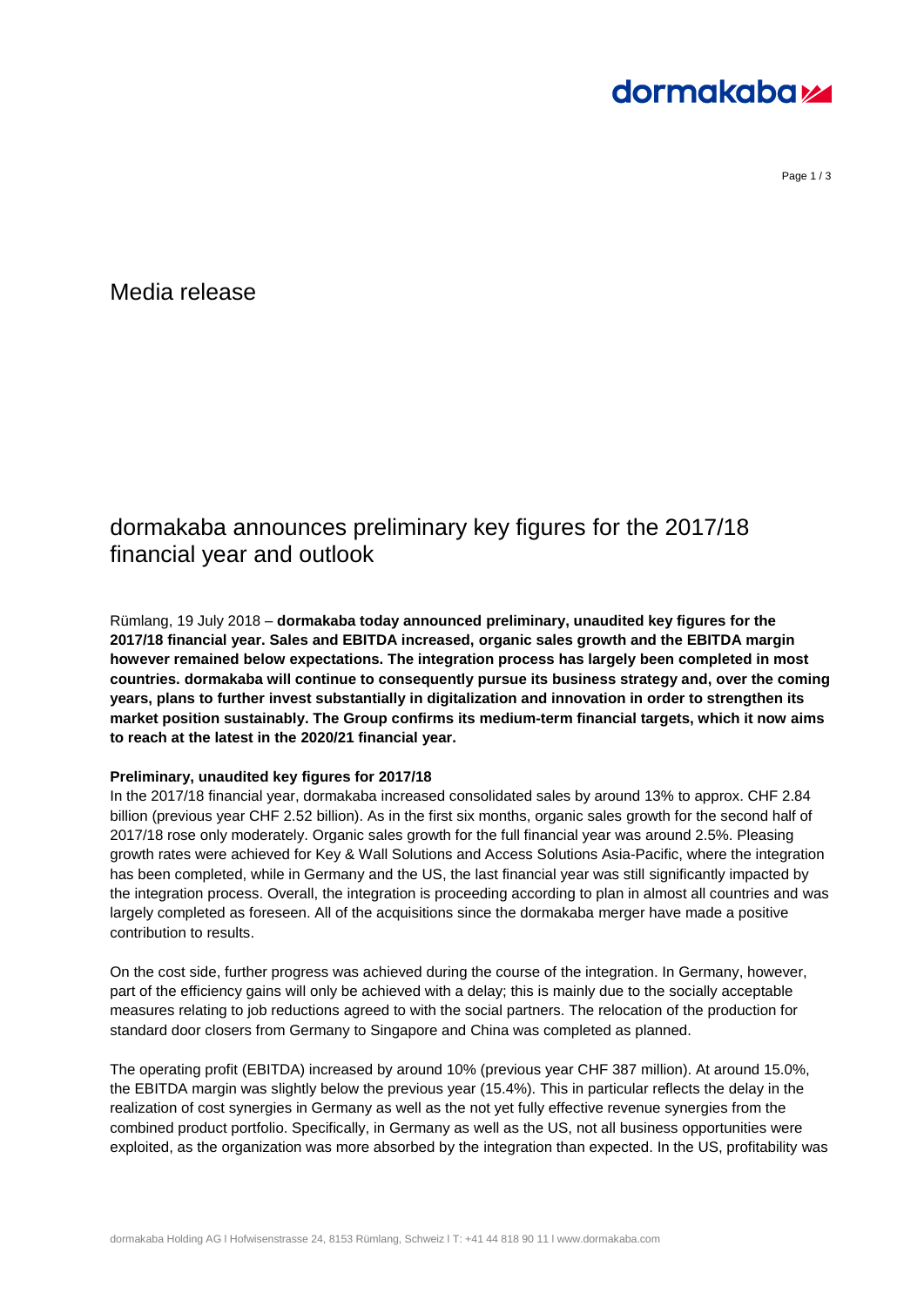# **dormakabazz**

Page 2 / 3

also adversely impacted in particular by the weak environment for ATM locks (Safe Locks) as well as by a declining services business.

Riet Cadonau, CEO of dormakaba: "The results for the 2017/18 financial year are not in line with our ambitious targets, but are solid in light of the progress made with regard to integration. Our company is very well positioned in the market for access and security solutions. We want to take advantage of this position to achieve further profitable growth."

### **Outlook**

In light of the results for the 2017/18 financial year, which are below expectations, and due to the delay of the integration particularly in Germany and the US, dormakaba is adjusting the timeline for achieving its mediumterm financial targets. In line with its strategy, the company will continue to invest significantly in innovation as well as allocate substantial additional funds to its digital transformation in the coming years. Provided the business environment is stable, the company aims to achieve its targeted EBITDA margin of 18% at the latest by 2020/21 instead of the 2018/2019 financial year. Also by 2020/21, organic sales growth should be 200 basis points above the GDP growth in dormakaba's relevant markets.

For the 2018/19 financial year, dormakaba aims to substantially increase its investments in Information Technology to advance the digitalization of the company. In addition, with a view to strengthening innovation, the company aims to continue to invest around 4-5% of sales in research and development, which corresponds to over CHF 100 million. As a result, dormakaba expects an EBITDA margin in the range of 16.0% – 16.5% for the current financial year 2018/19. In terms of sales, the company expects to see organic growth in line with the previous year.

Ulrich Graf, Chairman of the Board of Directors of dormakaba: "The Board of Directors wants to further strengthen dormakaba with respect to innovation and digitalization through targeted investments, even if, in light of the results for the past financial year, this means that we will achieve our medium-term financial targets only at a later point in time. These investments are essential for sustainable business development, which will benefit our customers, shareholders and employees."

The complete, final and audited financial results for the 2017/18 financial year will be announced on 11 September 2018.

#### **Media and Analyst Information**

A telephone conference will be held in German for **media representatives** from **8:00 to 8:30 am**.

A telephone conference will be held in English for **analysts and investors** from **9:00 to 9:30 am**.

|                    | The dial-in numbers for the conferences are as follows: |
|--------------------|---------------------------------------------------------|
| Switzerland/Europe | +41 (0) 58 310 50 00                                    |
| United Kingdom     | +44 (0) 207 107 06 13                                   |
| USA                | +1 (1) 631 570 56 13                                    |

Speakers dormakaba Group: Riet Cadonau, CEO / Bernd Brinker, CFO

Please dial in ten minutes before the start of the conference.